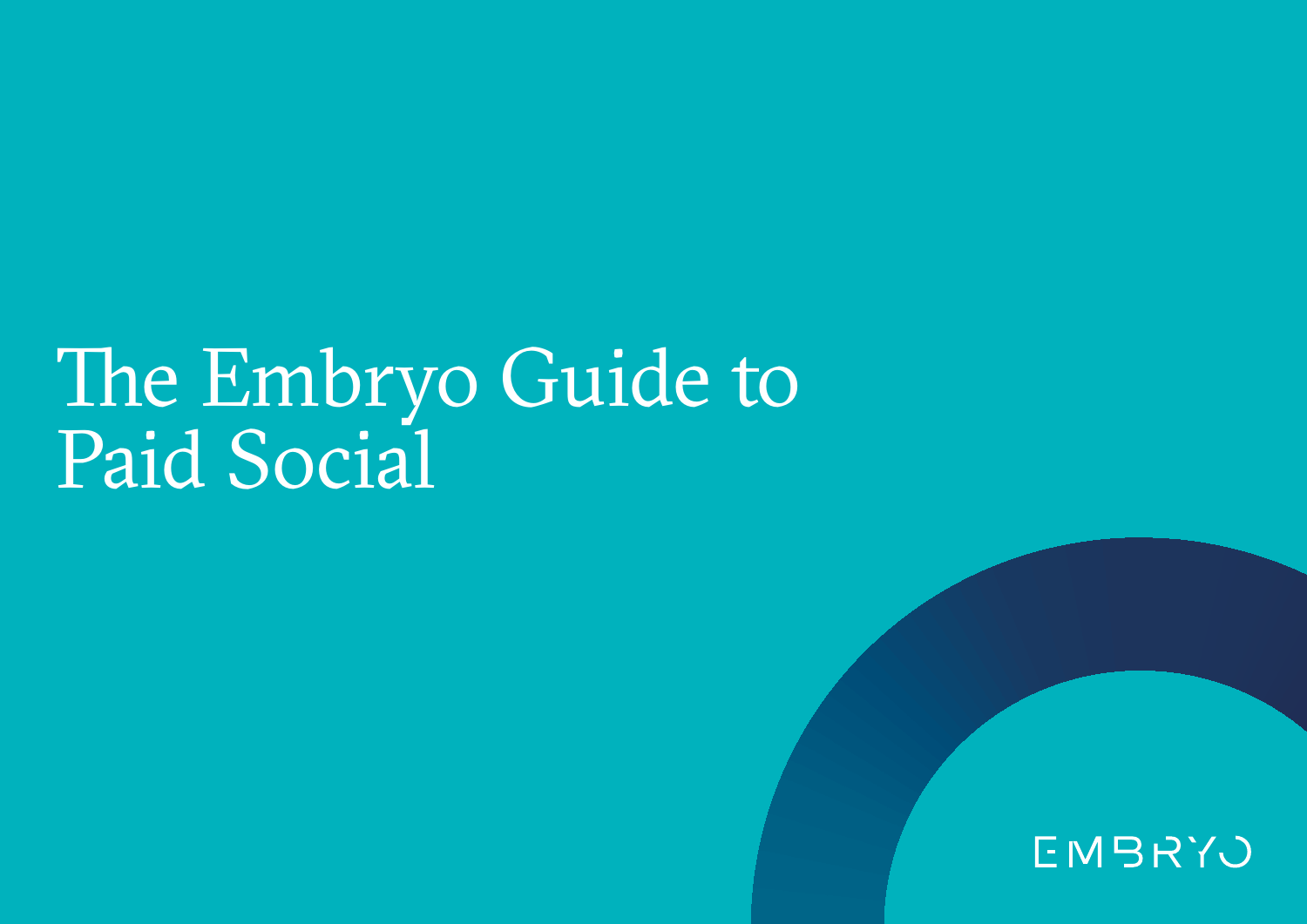## What is Paid Social?

Paid Social is, at its most basic, using the "ads" features on social media platforms to improve brand awareness, drive traffic and increase conversions for a business. Essentially, companies pay Facebook and other social media giants to display their ads to customers, and charge a small fee every time someone converts through these ads. The majority of people see Paid Social ads every day, on Facebook, Instagram and LinkedIn, to name just a few key platforms.

For a long time, social media marketing was based on building up your organic presence through regular and engaging posting, however, the rise and profitability of paid social (both for these platforms and the companies that advertise with them) mean that a modern social media marketing strategy has to include paid social.

Today, paid social uses in-depth machine learning and extensive data analytics to help paid media managers target the right audiences, display ads at the right time, show the most engaging copy and control ad spend, to maximise the return that users of their paid social tools get.

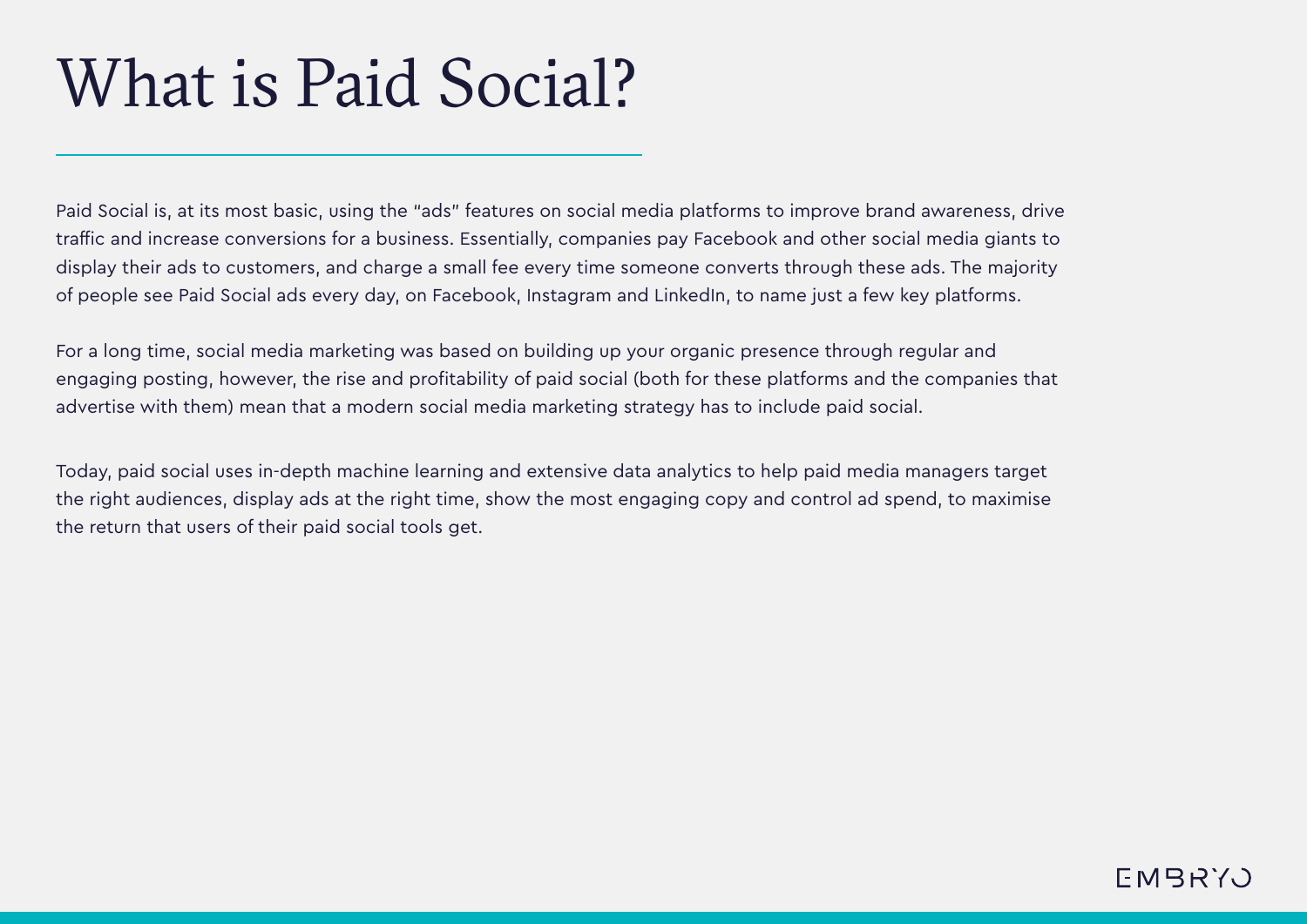# Benefits of Paid Social

- Access to billions of potential customers who are interested in your sector/business
- Reach your target audience, down to the most precise factors and markers
- Get your posts and content seen by real, engaged users, rather than just hoping for a viral organic campaign
- Run different types of ad campaigns to encompass the entire sales funnel, including:
	- Post Engagement and page likes
	- Website Traffic
	- Purchases
	- Contact form completions and sign-ups
	- Video ads
	- Image carousels
	- Promoted blog posts
- Flexible budgeting and targeting options make paid social accessible for organisations of all sizes
- Get useful insights into your audience using intelligent platform analytics
- Campaigns learn and grow in real-time, which then allows you to use campaign data to target users more accurately and effectively



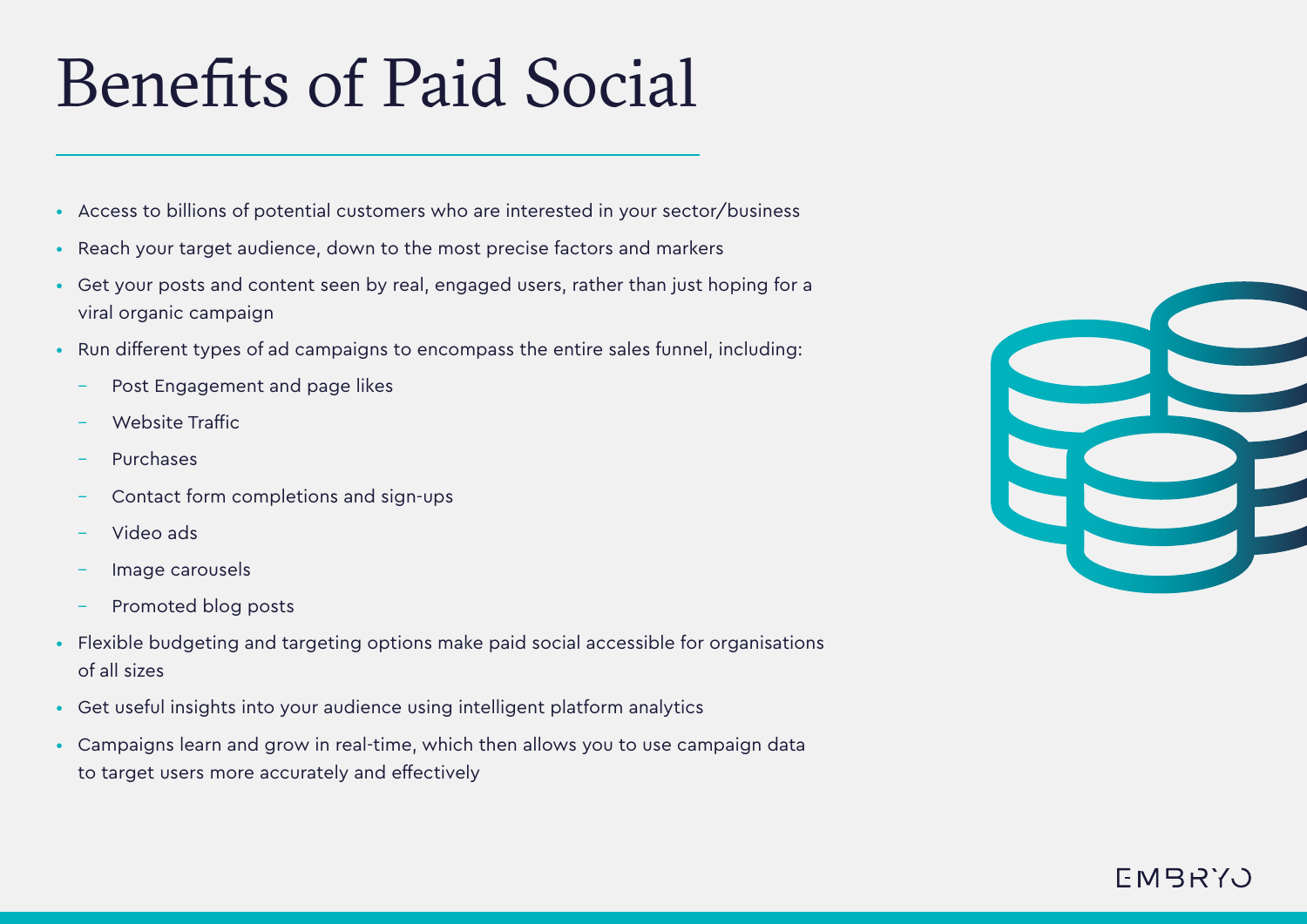# Organic vs Paid

Organic social is completely free for individuals and businesses, while Paid social is just that: paid for.



1

Organic social helps to engage your existing users and drive them to become brand-loyal, while paid social helps you expand your audience and bring in new users, while also driving purchases and traffic to your site.



Organic social posts are often only seen by around 2% of your followers. Of course, there are things you can do to improve this, but there is a huge amount of organic content that goes unseen. Using paid social guarantees that your content will appear in the timelines of existing customers or potential new ones!



Unique organic posts stick around forever, and can help to create a "social website" for potential customers to look at and learn about your brand from. Unique paid social ads only run for short periods, and will only be shown to users a limited number of times.



Your organic social posts are delivered to your subscribers, when you post them, while paid social ads use data, machine learning and AI to deliver your ads to specific audiences, in the most engaging format possible.

Of course, it's important to remember that In today's social media landscape, companies shouldn't rely on just one form of social media marketing - a combined strategy and blended approach is key to success.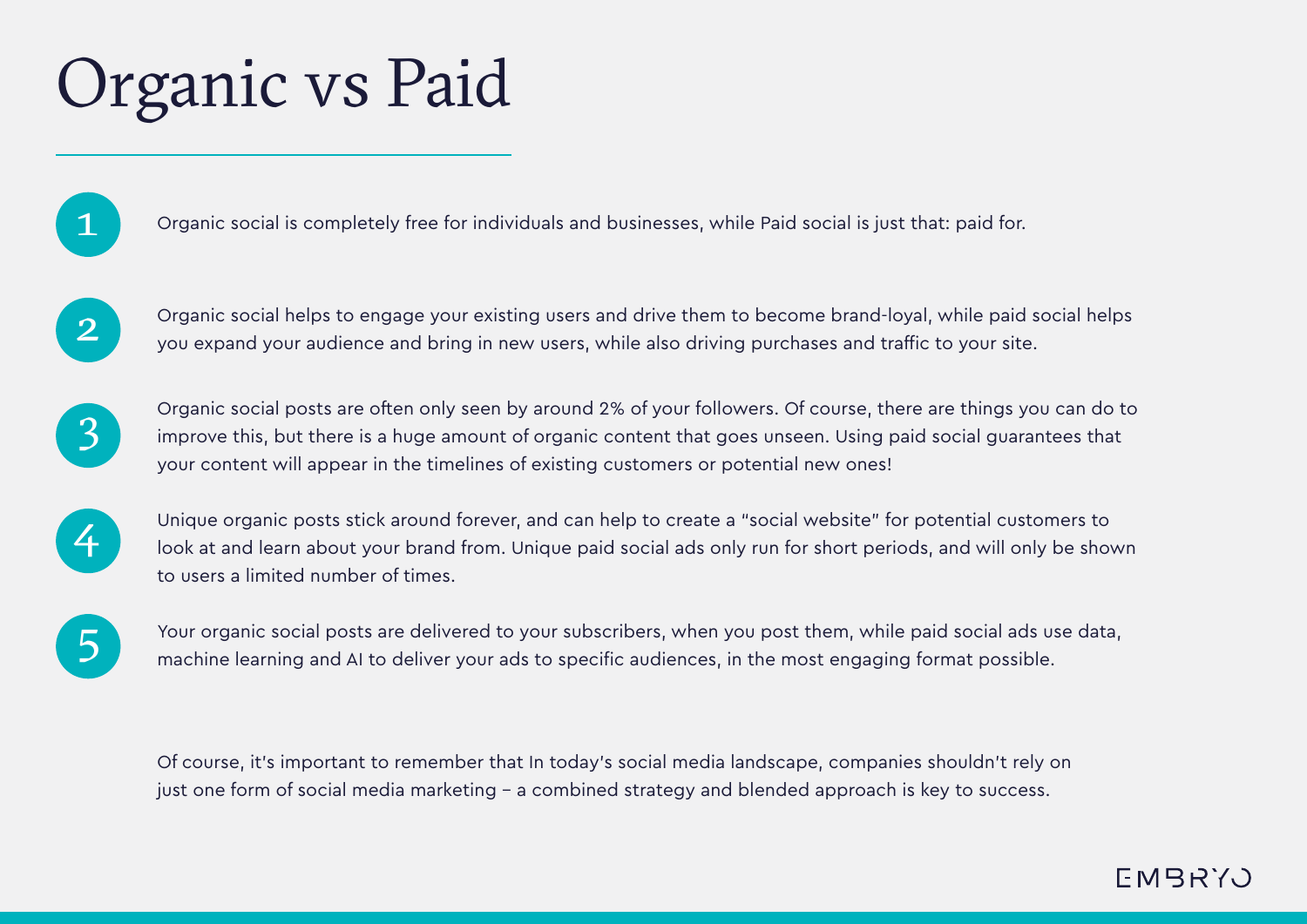# Social Media Advertising Platforms

### **Facebook**

When it comes to paid social, Facebook ads are considered superior. Facebook gathers so much data about their users which makes it easy for you to build audiences and retarget specific users and groups.

### **Instagram**

Since being purchased by Facebook, Instagram has upped its advertising features, and a great bonus is being able to link both accounts. Using Instagram story ads can also be a great way for brands to reach their audience, whilst other features on Instagram make it easier for consumers to shop directly from the app.

## **Twitter**

Many businesses see great success with Twitter advertising, with video ads being a popular content choice. The subtleness of their ads can mean that target audiences see your content without necessarily instantly knowing it's an ad they are seeing.

## **LinkedIn**

LinkedIn is the world's largest professional network, so it's a great platform for B2B ads. Using their data you can target key decision-makers within different industries and businesses.

\*Now there are many more platforms including Snapchat and TikTok which are growing in popularity, however for this guide, we've decided to focus on the top four.

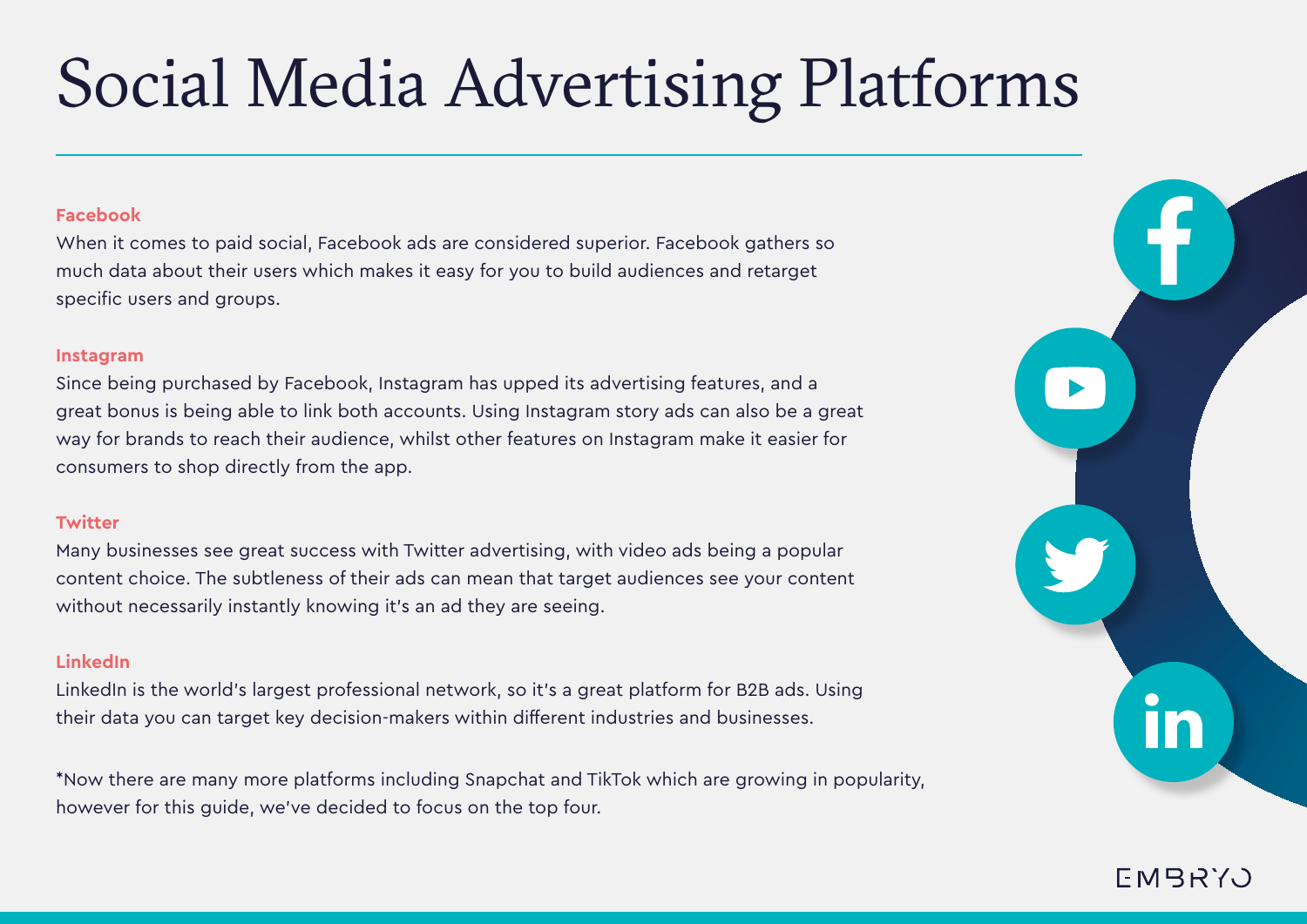# Required Content

There are lots of different ad formats that you can use and the different ones you choose will depend on the different content you'll need.

- An engaging and stand out headline this is key to ensure your target audience pays attention to your ad when it's pushed onto their feed.
- Optimised images different ad types require different image sizes, make sure you check the size of your images and how they're displayed before running your ads.
- Videos it's quite simple, but a video ad is going to need an engaging video. Remember as well that a lot of users watch videos without sound, so make sure any key information is visual.
- A CTA (call to action) once your audience has seen your ad, what is it that you want them to do?

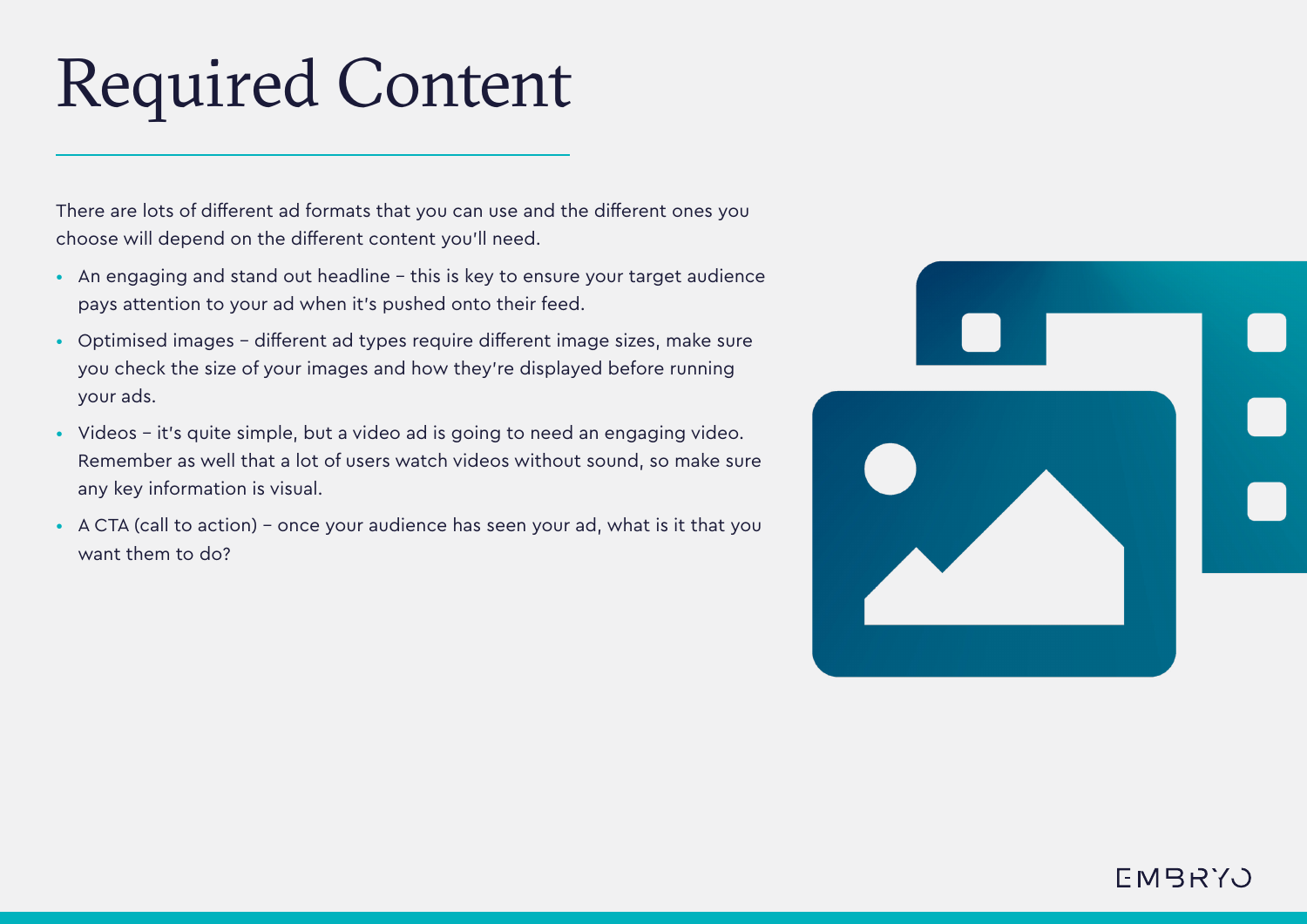# How to Manage Your Budget

When it comes to managing paid social ads, the budget is one of the areas that organisations have the most difficulty with, and for good reason! Budgeting for your paid social ads is a balancing act between investment and return, between spend and results, and there are no set rules to follow, which makes it even more difficult.

The right paid social budget for a campaign will vary massively depending on a whole host of factors:

- The platform you use Facebook and Instagram ads tend to be slightly cheaper than ads on LinkedIn, for example.
- The type of ads you're running (brand awareness, website traffic, conversions etc.).
- How many campaigns you're running too few and you won't get the reach you're looking for, too many and your budget will be spread too thinly, causing all the campaigns to perform more poorly.
- The size of your business.
- The sector you work in niche sectors and audiences tend to be more affordable as the audiences are much smaller.
- How long you want your campaigns to run for.

One of the most important things you can do to keep your ads running successfully is to give as much attention and spend as you possibly can to your ads, particularly at the start of your campaign. By monitoring your ad performance closely you can make changes quickly to prevent any budget from being wasted on poorly performing ads, and get the results you want.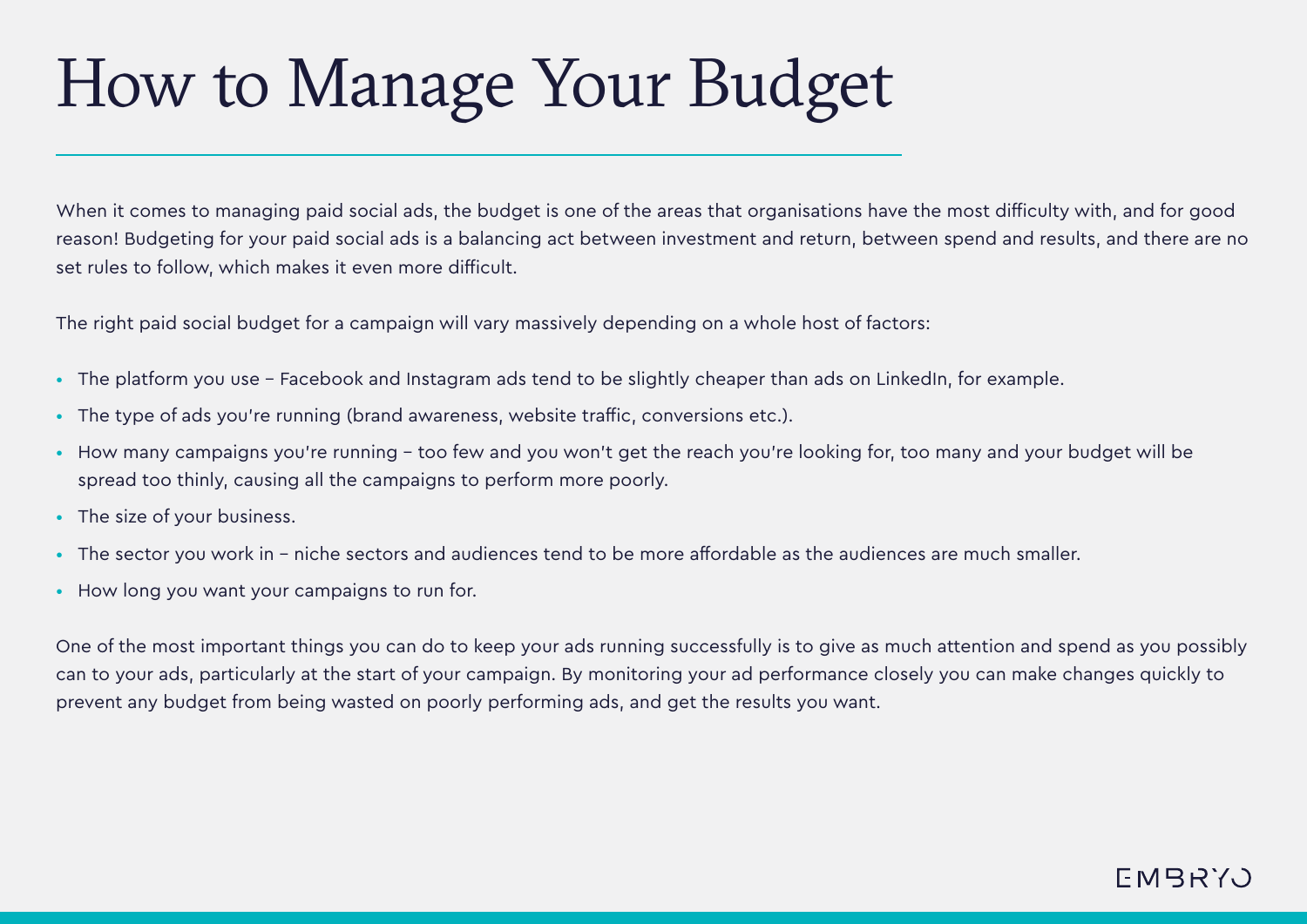# What you Should be Tracking

One of the great benefits of paid social media is how transparent the tracking and reporting process is. However, there are still a few acronyms and jargon phrases that it's good to understand and track when running paid social campaigns:



### **First things first - Conversions and Revenue.**

These are the all-important, bottom-line metrics that tell you whether your campaigns are ultimately successful or not. The end goal for almost any marketing campaign is to drive sales and make money for the organisation, so if you only monitor one metric, it should be this.



3

#### **Engagement**

Your campaign engagement refers to likes, comments, shares etc. This is particularly important for organic social campaigns, but is still a really useful metric for paid campaigns too, as it helps you understand what resonates with your audience beyond just seeing an ad and scrolling on past.

#### **ROAS**

ROAS stands for Return on Ad Spend, and essentially represents your ROI on paid social in one number, and is the amount of revenue divided by the amount spent. For example, if you spend £100 on an ad campaign that generated £450 of revenue, you would see a campaign ROAS of 4.5



#### **New vs. Existing Customers**

Understanding the split between new and existing customers is a really important metric when you're targeting new users with paid social ads. If the aim of your campaign is to get more new customers, then this is one of the key metrics for success. Of course, if you're retargeting existing customers too, you'll use this metric slightly differently, but it's still just as important.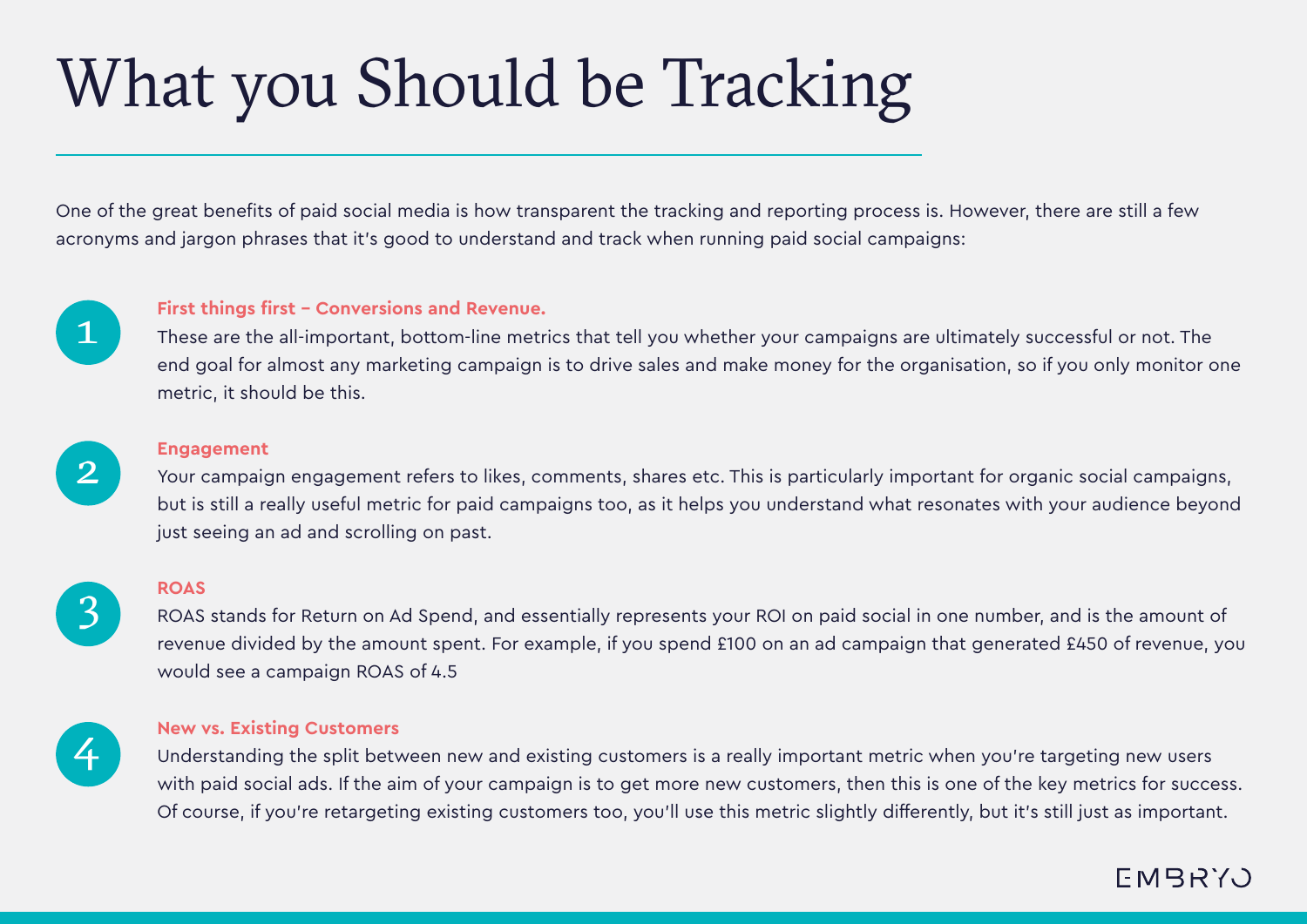

#### **Demographics**

One of the biggest advantages of paid social is the sheer volume of user data that it can offer companies. Understanding the demographics of your users allows you to tailor your ads and your overall brand voice to these users and create a more cohesive overall brand voice. It also allows you to understand the best avenues for targeting, that you might not have considered otherwise.



## **Conversions by ad**

If you're running multiple campaigns, seeing how each is performing is always a good idea, as it allows you to allocate resources where they'll be the most useful and adapt your strategy in line with real-time results. For example, spending more on better performing campaigns to drive return, or carrying out additional testing on a lower performing campaign to improve results.

It's important to remember that when you first launch a paid social campaign, it will go through a "learning phase" where it optimises your campaigns based on your goals. Usually, the learning phase ends after 50 goal completions (this could be leads, conversions, sales or any other goal you've set), and it's **incredibly important** to let your campaigns go through the learning phase without making any changes or amends.

While you'll always be keen to see amazing results come through in a matter of days, the best thing you can do for success on social media, in the long run, is to leave your campaigns as they are until they come out of the learning phase. This allows the platforms to properly understand your campaign and the users it's targeting, and therefore more effectively optimise your ads going forward!

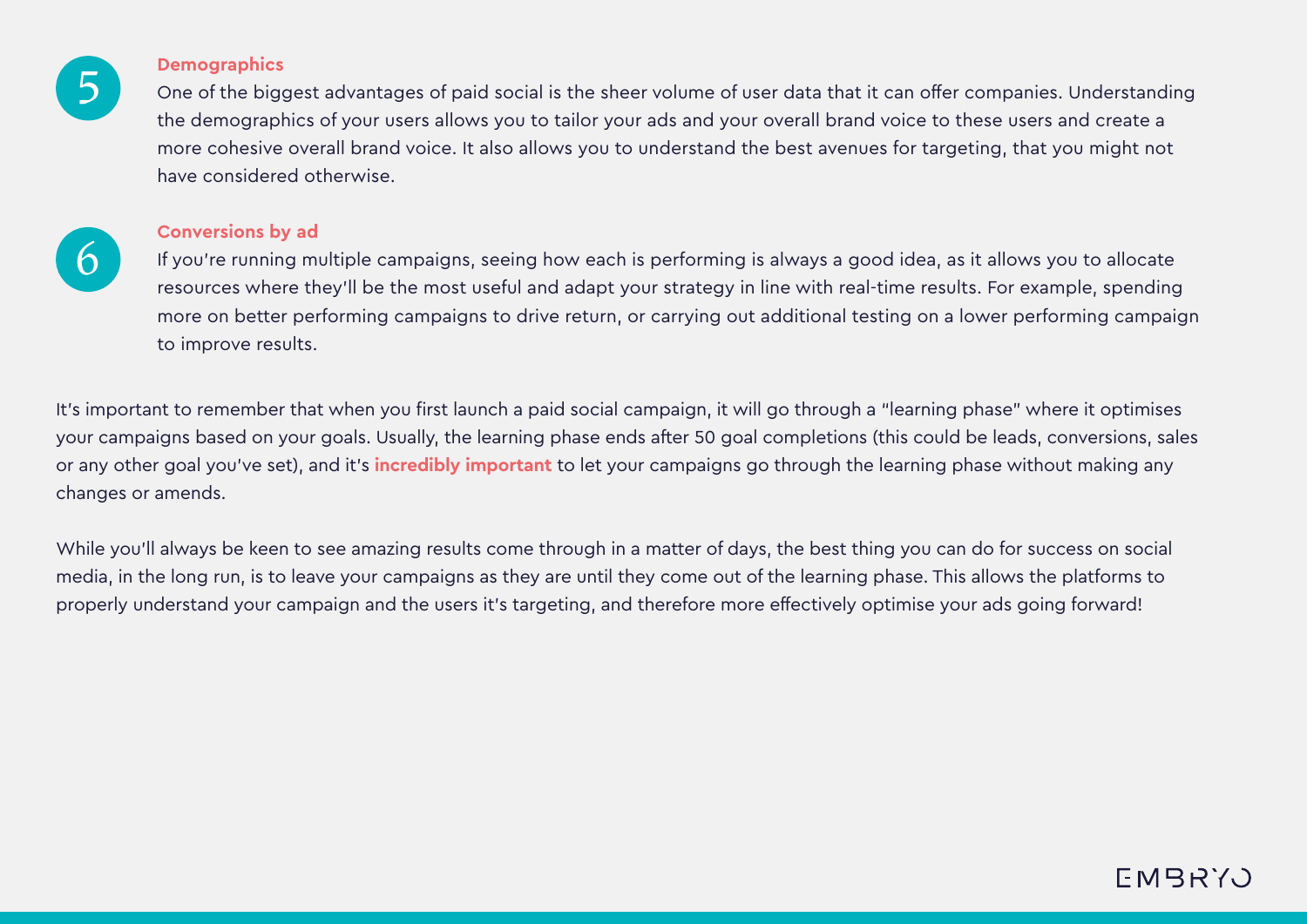# Best Practices/Our tips

Lots of organisations think paid social is easy, without realising how much consideration, strategy, testing, time and energy goes into the most successful paid social campaigns. While the results of paid social campaigns can be incredibly powerful, when managed improperly they can also lose organisations money, or make them think that social "just doesn't work for us", when in fact there is an extensive network of untapped potential customers waiting to be found on social networks - all you need is the right strategy.

## Here are some top tips from our **Head of Paid Social, Harriet Tuite**:

- It's all about having a clear strategy focus on what you are trying to achieve and how you're going to get there.
- Know your audience unless you understand your audience, you will never be able to resonate with them.
- Test absolutely everything the more that you test, the easier it will be to make informed decisions.
- Build as much data as possible there's no such thing as too much data! Drive website visits, engagements, anything that you can monitor, analyse and retarget.
- Don't be afraid to experiment there's no one size fits all for paid social success, if you have an idea, try it out! It might just work.



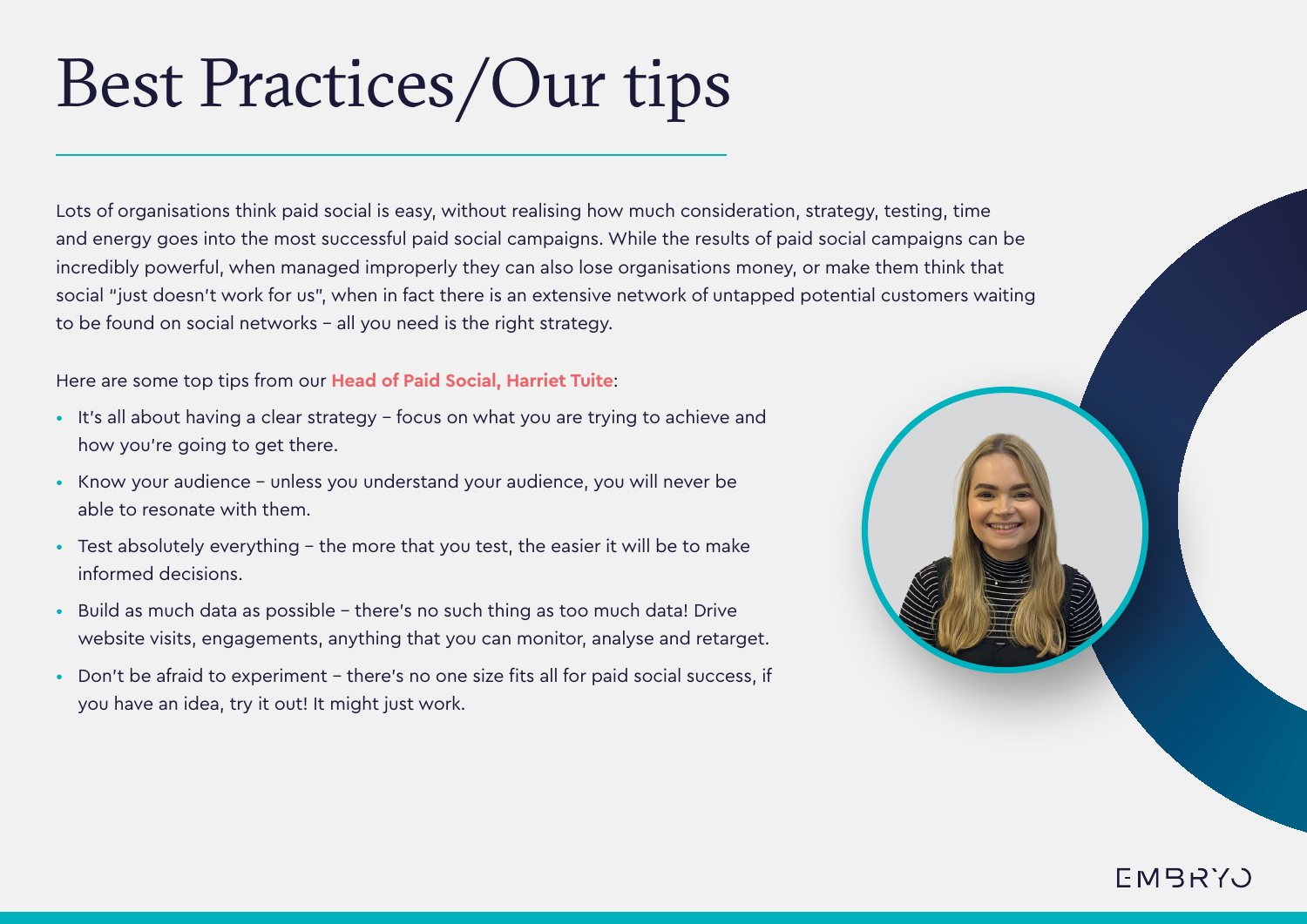# Summary

1

**Paid social is a really powerful way to reach a larger audience**



**Paid social uses data and can learn about your target audience to optimise your campaigns and achieve your objectives** 



**There are lots of different platforms you can use, but remember the different platforms require different strategies**



**Setting a budget will depend on a range of factors and you should monitor your spend**



**Track your results and if needs be make changes to your campaigns as they run**

Remember there isn't one strategy that suits all. What works for one business or industry might not work for yours.